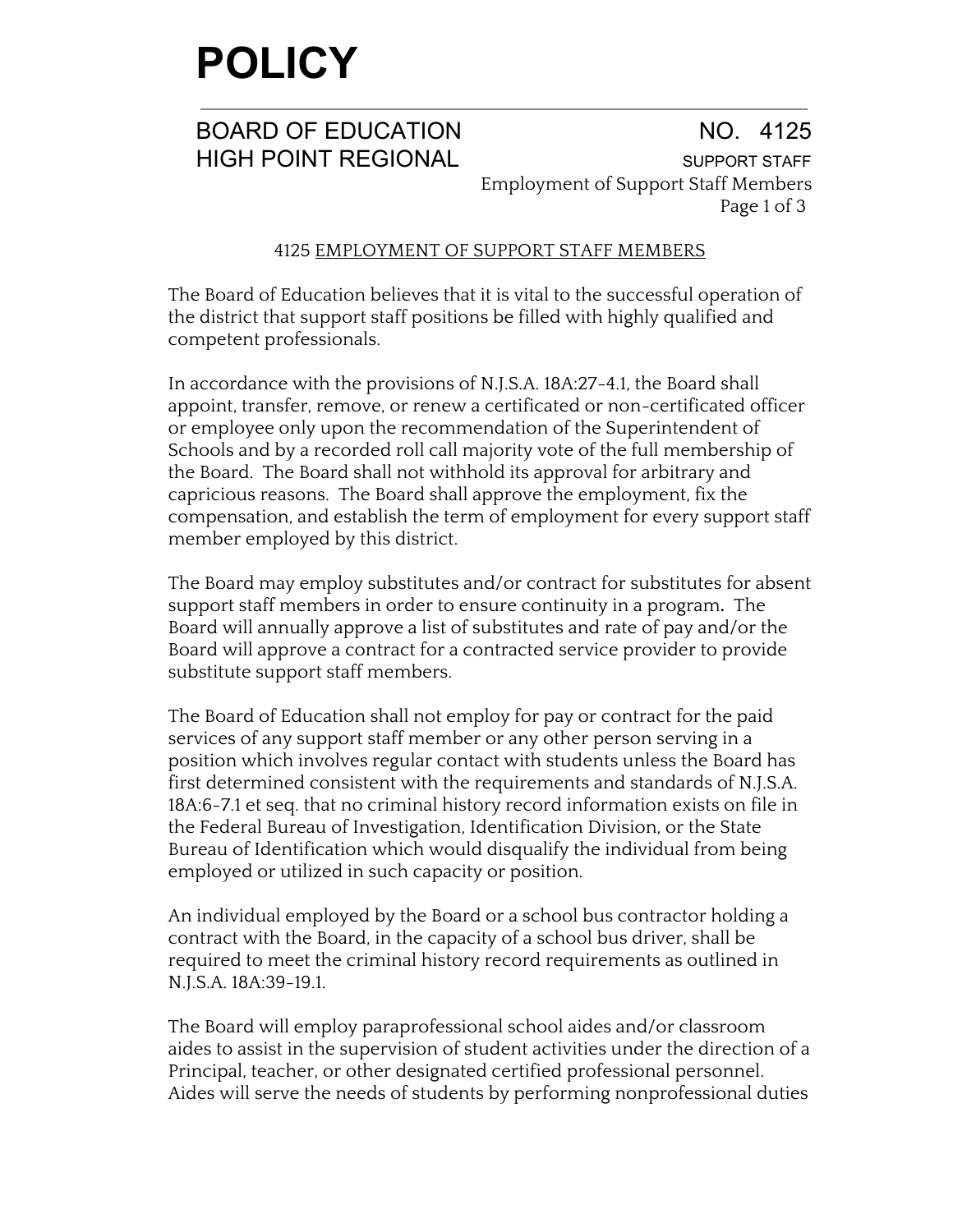# **POLICY**

BOARD OF EDUCATION NO. 4125 HIGH POINT REGIONAL SUPPORT STAFF Employment of Support Staff Members Page 2 of 3

and may work only under the direct supervision of a teaching staff member(s).

In accordance with the requirements of the Every Student Succeeds Act (ESSA), paraprofessionals hired after January 8, 2002, who work in a program supported with Title I, Part A funds, with certain exceptions, must meet one of the following criteria:

- 1. Completed at least two years of study at an institution of higher education;
- 2. Obtained an associate's (or higher) degree; or
- 3. Met a rigorous standard of quality and be able to demonstrate, through a formal State or local academic assessment, knowledge of and the ability to assist in instructing, reading, writing, and mathematics (or, as appropriate, reading readiness, writing readiness, and mathematics readiness).

Paraprofessional staff working in a Title I school, and whose salary is paid for in whole or in part with Title I funds, must meet one of the criteria listed above. The Superintendent or designee will ensure paraprofessionals working in a program supported with Title I funds meet the above stated requirements.

An individual employed by the Board in any substitute capacity or position shall be required to undergo a criminal history record check in accordance with the provisions of N.J.S.A. 18A:6-7.1b.

An individual, except as provided in N.J.S.A. 18A:6-7.1g, shall be permanently disqualified from employment or service in the school district if the criminal history record check reveals a record of conviction for any crime or offense as defined in N.J.S.A. 18A:6-7.1 et seq.

The Board or contracted service provider may employ an applicant on an emergent basis for a period not to exceed three months, pending completion of a criminal history records check if the Board or contracted services provider demonstrates to the Commissioner of Education that special circumstances exist which justify the emergent employment as